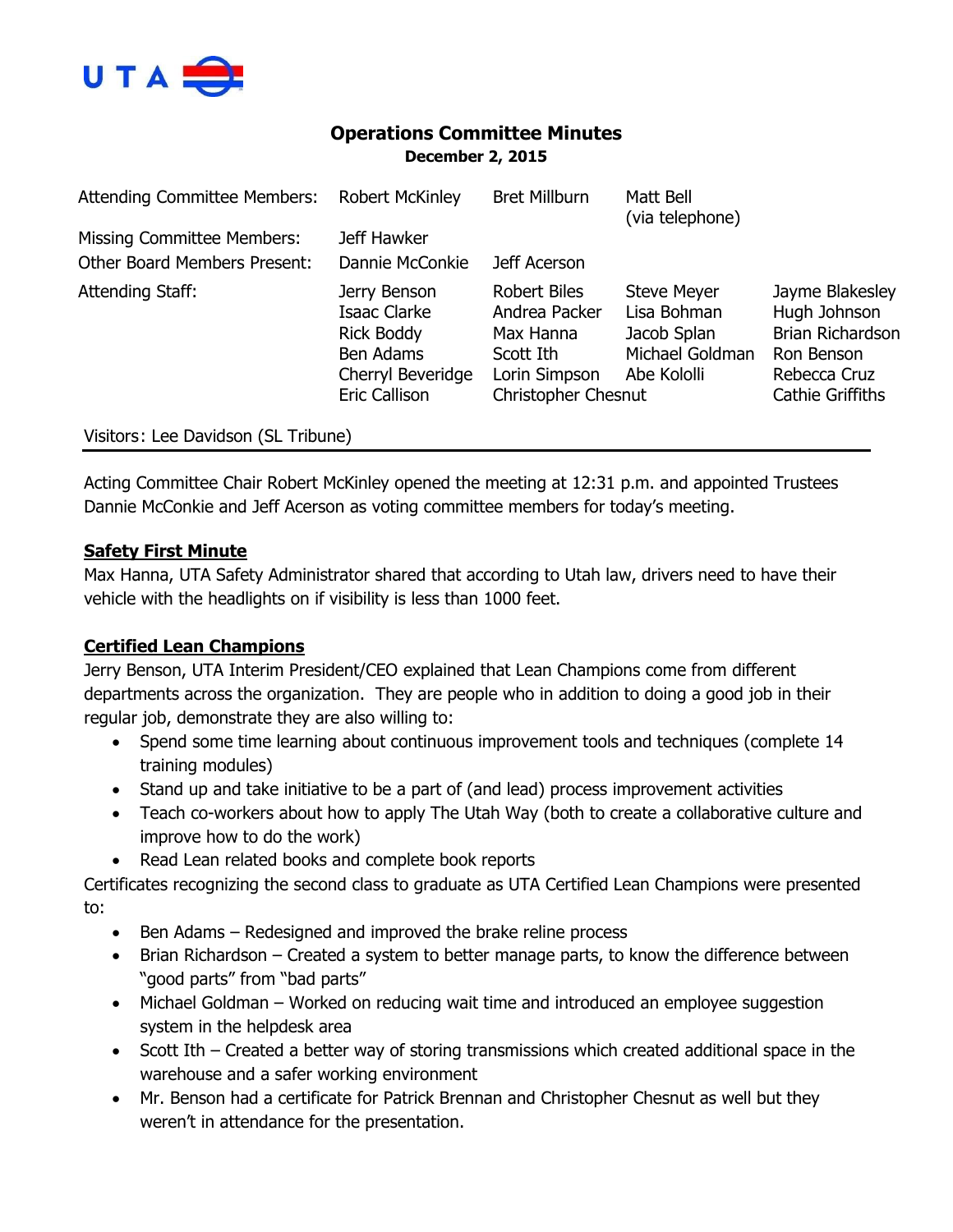# **Approval of November 4, 2015 Meeting Report**

A motion to approve the November 4, 2015 meeting minutes was made by Trustee Dannie McConkie and seconded by Trustee Matt Bell. The motion carried by unanimous vote.

# **Multi-Jurisdictional Mutual Aid Agreement for Sheriff & Police Services**

Rick Boddy, UTA Transit Police Captain presented.

- This initiative has been in place in Salt Lake County for several years (UTA has participated in the agreement since 2006)
- The agreement is signed every three years it's time for it to be signed again
- The Multi-Jurisdictional Mutual Aid Agreement allows UTA to be able to provide mutual aid/assistance to other law enforcement agencies in the area who may be dealing with a crisis such as riot acts, an active shooter, and other emergency situations which require police resources over and above those that can be provided by the Agency in whose jurisdiction the incident or emergency occurs.

# **Officer Involved Critical Incident (OICI) Agreement**

Rick Boddy, UTA Transit Police Captain presented.

- New legislation requires every law enforcement agency to adopt and post by December 31, 2015
	- $\circ$  The policies and procedure the agency has adopted to select the investigating agency that will investigate an OICI that occurs in its jurisdiction when one or more of its officers are alleged to have caused or contributed to the OICI; and
	- $\circ$  The protocols the agency has adopted to ensure that every OICI investigation conducted in its jurisdiction is conducted professionally, thoroughly, and impartially.
		- UTA is fortunate in its police department to have 65% of its staff as retired police officers. They bring to UTA a level of experience and training a lot of other police departments don't have.

A motion to forward the Multi-Jurisdictional Mutual Aid Agreement for Sherriff and Police Services and the Officer Involved Critical Incident Agreement to the board for approval was made by Trustee Bret Millburn and seconded by Trustee Dannie McConkie. The motion carried by unanimous vote.

# **Review of October Performance Dashboards**

Mr. Benson presented.

- YTD Ridership is up 0.42% compared to the same period in 2014
- YTD IPR of \$3.71 exceeds the goal of \$4.01, without fuel is \$3.92
- YTD Overall System On-Time Reliability is 92.97%. Streetcar is exceeding the YTD goal but Bus and Rail are struggling.

Trustee Millburn asked why rail reliability is struggling. Mr. Benson explained that it's been a number of factors; such as problems with vehicles, accidents, destruction of gates, and slow down areas put in place by Union Pacific for construction, etc.

Acting Committee Chair McKinley asked how much of the variance in rail can UTA control. Mr. Benson explained about half are either vehicle or operator caused and are within UTA's control.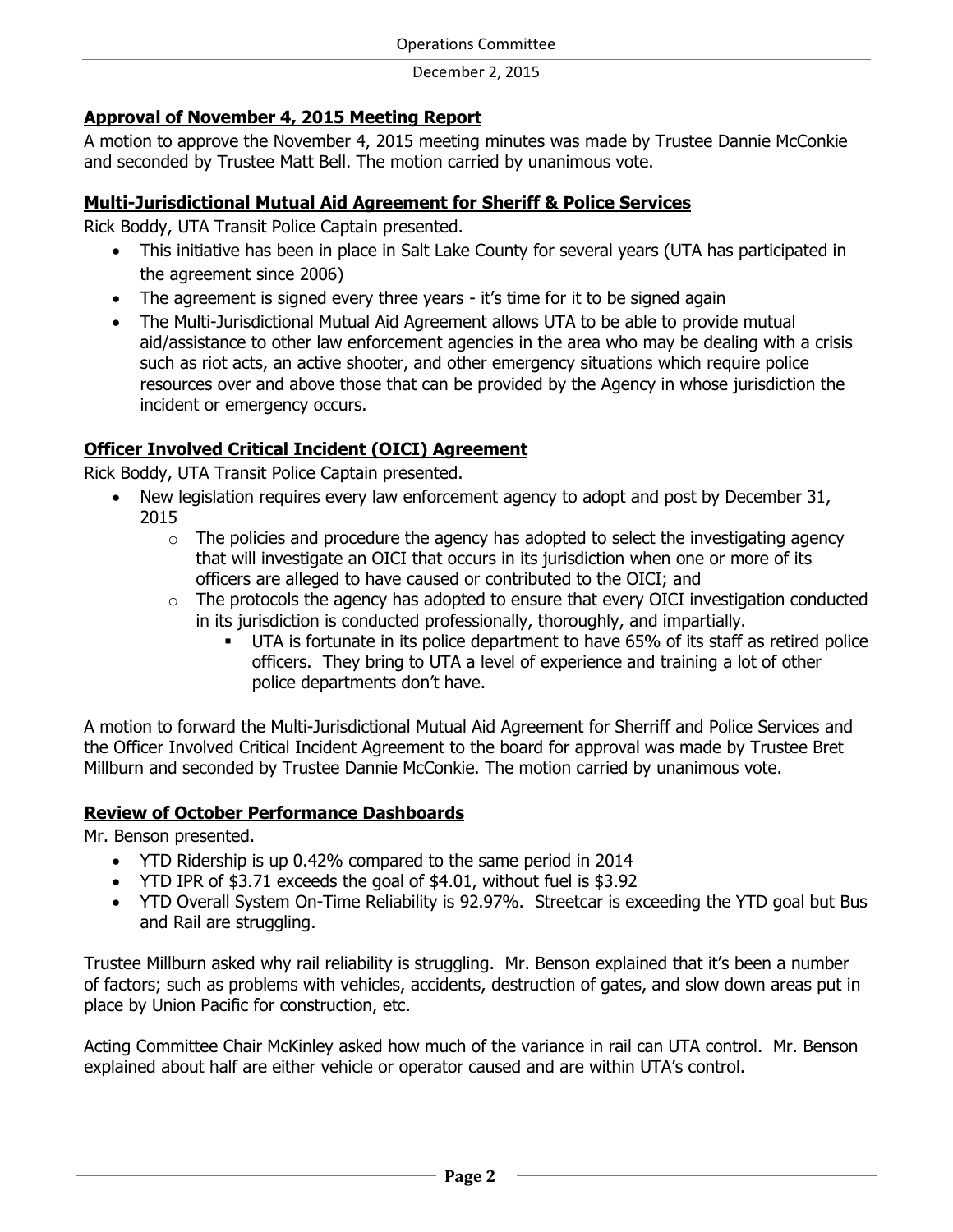### **Proposition 1 Service Development**

Andrea Packer, UTA Vice President of Communications and Customer Focus presented.

- To date, over 1400 surveys have been completed on UTA's website providing feedback
- UTA is continuing its efforts to engage with the general public, elected officials and local communities, in an effort to receive additional feedback as to the type of service changes they would like to see.
- At the conclusion of UTA's feedback efforts, UTA will pull together the information and create a "Moving Forward Outreach Plan" (that prioritizes the service plan scenarios) to share with the public and stakeholders.
- UTA will start receiving Prop 1 revenues in 2016 and related service changes will begin in August.
- UTA Prop 1 Implementation:
	- o 2016
		- **Improved Bus Stops**
		- **Improved Span of Service for Weekday Routes**
		- **Improved Weekend Service**
		- Implement Partial Service
	- $\circ$  2017
		- **Expansion Buses Added**
		- **Improved Bus Stops**
		- Expand Frequency on Core Routes as New Buses Arrive
	- $\circ$  2018
		- **Introduce New Routes and Services**
		- **Improved Bus Stops**
		- **Expand Frequency on Core Routes as New Buses Arrive**
		- **Improved Span of Service**
		- 100% Realization of Prop 1 Money for Service
	- $\circ$  All changes listed will be implemented in conjunction with UTA's regularly scheduled service change days.

# **Operations Business Update – Timpanogos**

Hugh Johnson, UTA Regional General Manager for the Timpanogos Business Unit presented.

- Timpanogos Business Unit
	- $\circ$  The primary purpose of the Timpanogos Business Unit is to carry out UTA's mission statement by connecting communities and improving the quality of life for all those who live in, work in or visit Utah County. We are committed to serving our customers with high quality performance and respect.
- Total Employees: 152
	- o Service Delivery: 111
	- o Maintenance: 27
	- o Admin/Support: 14
- Routes: 19
- Fleet: 72 Buses
- Service Miles per month: 229,600
- Ridership:
	- o Average Weekday Ridership: 8,930
	- $\circ$  Nov. 2015 = 10,422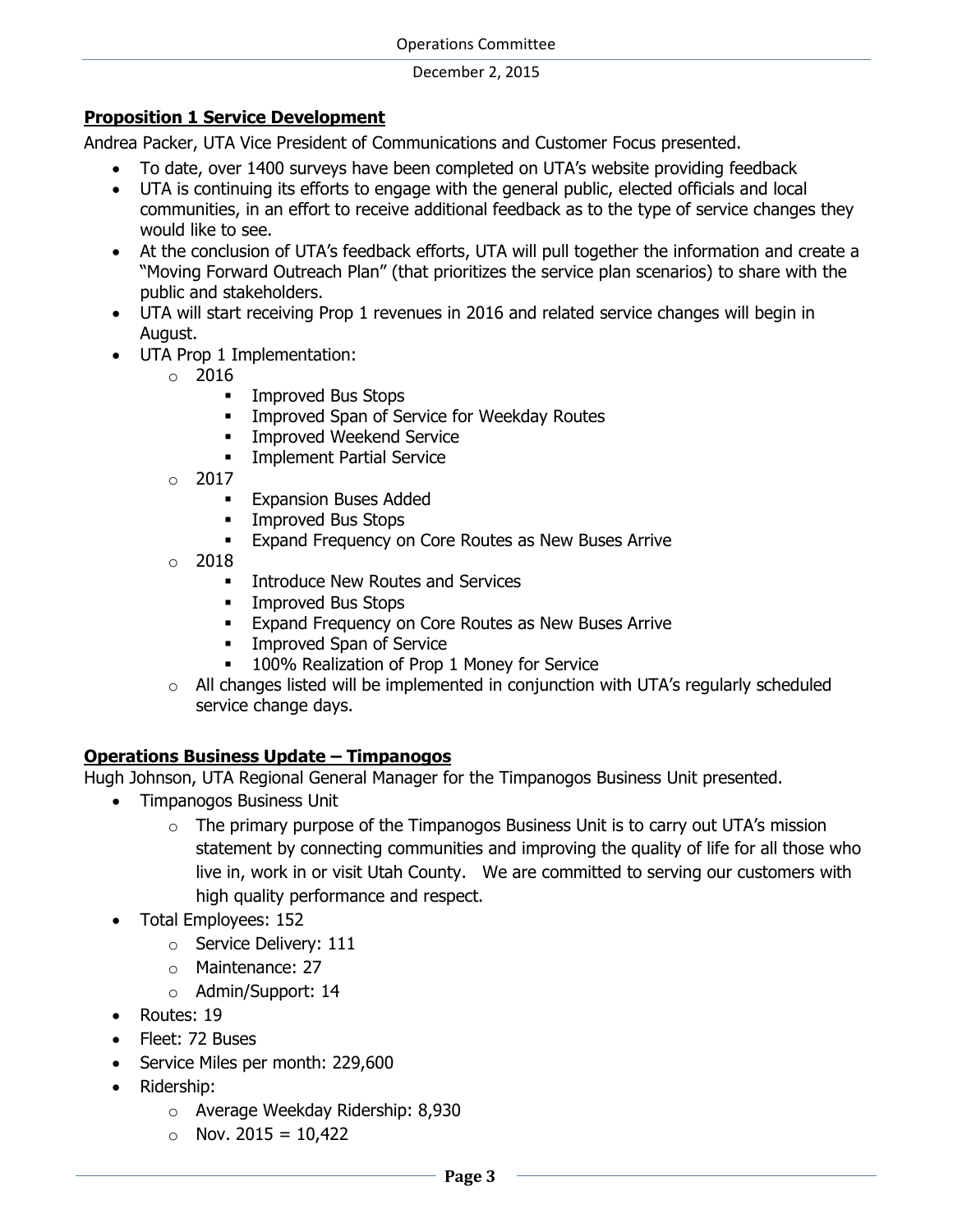- o Average Saturday Ridership: 3,367
- o Total Boardings YTD: 2,062,463
- o Average Weekday Front Runner Boardings: 8,000
- Facts and Figures
	- o History
		- **-** Joining the district City by City
			- Provo and Orem  $-1985$
			- North County 1988
			- South County 1990
			- Eagle Mountain and Saratoga Springs 2009
			- Santaquin 2012
			- Full County in 2013
		- 2000 Redesign
			- Commuters
			- BYU and UVU
			- Commuter system
		- 2012 FrontRunner South opening
		- Rebuilding Local System
	- $\circ$  The Timpanogos Business Unit recently celebrated its 30<sup>th</sup> anniversary with a party
- 2015 Key Priorities
	- o Focus on Customer
	- o Increase Ridership
	- o Reduce Avoidable Accidents
	- o Improve Employee Engagement
	- o Implement UTA Way
	- $\circ$  Prepare for Provo/Orem Transportation Improvement Project (Bus Rapid Transit System)
- KPI's
	- $\circ$  October YTD Ridership of 2,078,626 is below the goal of 2,130,850
	- o All other YTD KPI goals either meet and/or exceed the goal
- Provo/Orem Transportation Improvement Project
	- o Completion in mid-2017
	- $\circ$  12,000 boardings per day
	- o 20 60' articulated buses
	- $\circ$  7 minute headways
	- o Renovation of the Timpanogos Maintenance Facility
- Current Challenges
	- o Political Issues
		- **Work to improve public image**
		- **•** Personal visits to elected officials
		- **•** Presentations in COG meetings
		- Provide service information through improved marketing
	- o Ridership
		- **Modifying Existing Service**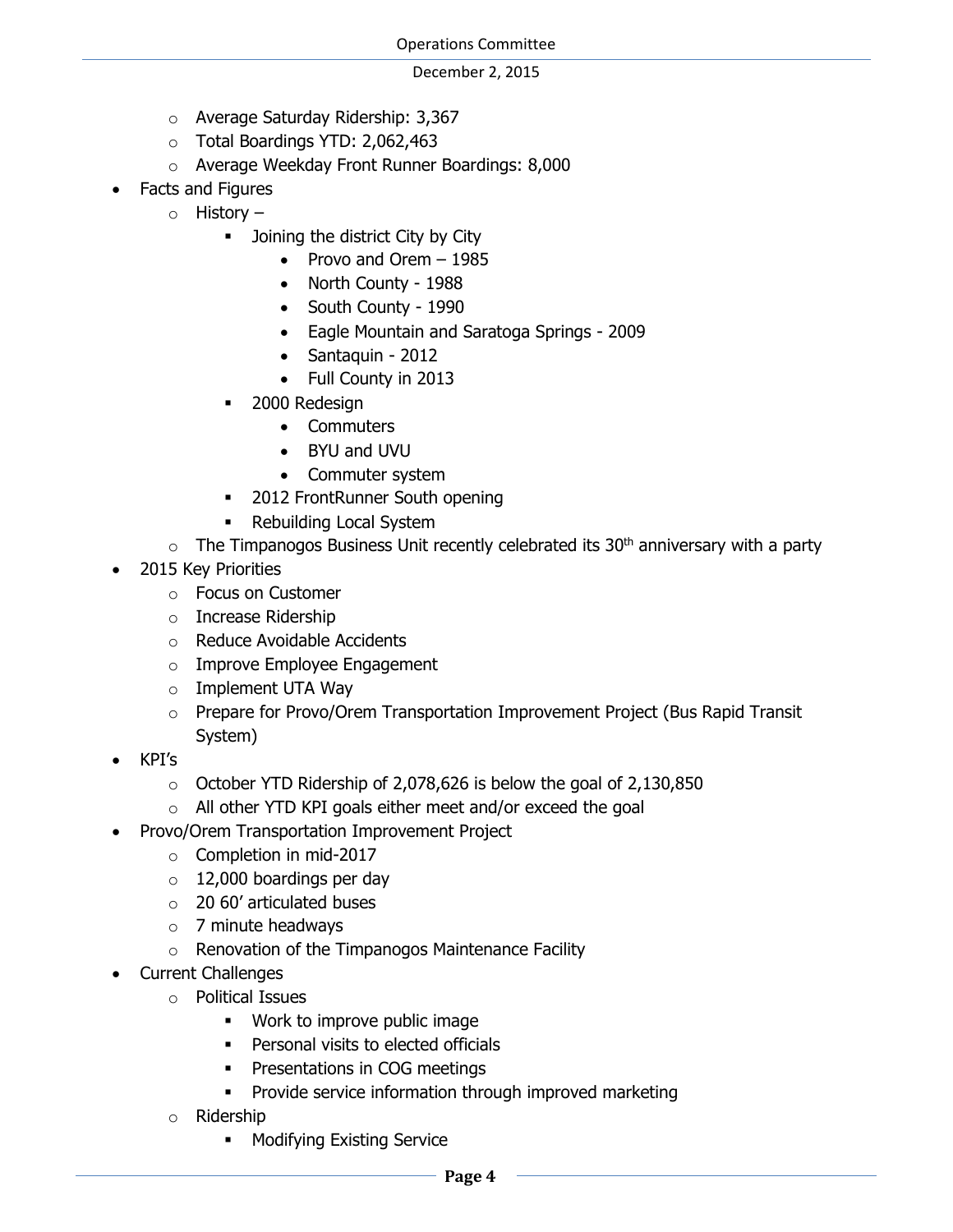- **Expanding Alternative Transportation Options**
- **•** Marketing Service Redesign
- **Emphasize Customer Service**
- o Aging Fleet
	- Maintenance Initiatives
		- Excep the 99s going  $-7%$  of the fleet
	- Replacement of vehicles
		- BRT Articulated Buses

Trustee Millburn asked how many express bus riders have moved over to Commuter Rail since the express buses have been discontinued. Mr. Benson stated about 30% of express riders have disappeared, 70% have been retained, and ridership has doubled on Commuter Rail from Davis County.

Mr. Johnson went on to share the residents most affected by bus changes made in Utah County when the FrontRunner south line opened, were those from Eagle Mountain and Saratoga Springs.

# **Liaison, Conference and External Committee Reports**

• Nothing to report

# **Input for January Committee Meeting Agenda**

Trustee Millburn would like hear an update on UTA's Park City Service

# **Updates**

- CNG/Depot District Service Center
	- $\circ$  Fuel and Fare building Complete
		- Vehicle and Station Performance Testing Passed
		- Fuel Bays are up and running with CNG Dispensers
		- **Building Controls Training has taken place**
		- Fueling operations will begin December 7, 2015
	- $\circ$  Compressor Station Complete
		- Commissioning & Reliability Functional Test Passed
	- $\circ$  CNG Pipeline Complete
		- CNG Compressor Station and Diesel Generator Complete
	- o All 23 of the 2015 CNG Buses have arrived
		- UTA now has 47 CNG buses operating out of the Salt Lake Business Unit Central garage

Trustee McConkie asked whether or not the CNG buses are more efficient. Mr. Benson explained they're quieter and more cost efficient since CNG prices don't fluctuate as much as diesel fuel does.

Trustee Millburn asked how the CNG buses are performing on hills. Mr. Benson explained the technology is good (identical to diesel) so the buses are able to climb the hills the same a bus using diesel fuel.